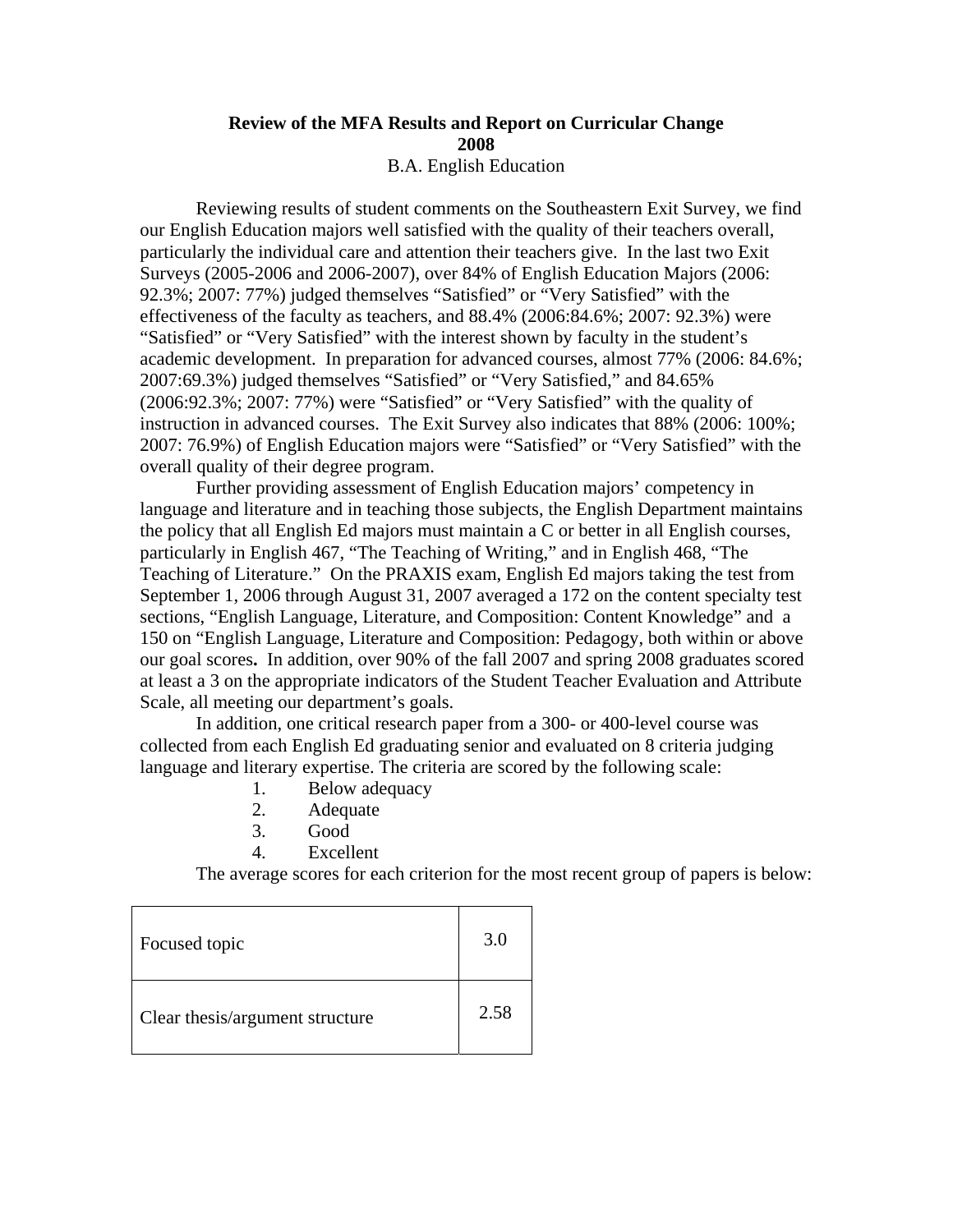| Organization: development, transition,<br>coherence, supporting evidence                                             | 2.67 |
|----------------------------------------------------------------------------------------------------------------------|------|
| Sense of Audience                                                                                                    | 2.0  |
| Valid interpretation of primary text                                                                                 | 2.19 |
| Correct incorporation of secondary<br>sources / use of MLA Doc. (for LAS<br>Majors, of a formal documentation style) | 1.25 |
| Sentence sophistication / effective use of<br>voice and diction                                                      | 1.50 |
| Mechanics / grammatical correctness                                                                                  | 1.62 |

English Ed students fell below our goal of 2.0 for the last 3 criteria, indicating a need to adjust our classes to better emphasize correct research process and documentation, more mature writing style, and grammatical correctness. In the area of scholarly research and criticism, the department continues to require a thorough knowledge of research and MLA documentation format, beginning in English 102. Critical papers and/or research papers are required at every level of the major courses, and these are also evaluated for correct use of MLA documentation. However, sample papers indicate the students must work harder to master research skills.

Well over 80% of English Education majors anticipating graduation in the past two semesters earned a B or better in LS 102, also demonstrating research competency. In the exit survey, 92.3% (2006: 92.3%; 2007: 92.3%) of English Ed majors judged themselves Satisfied or Very Satisfied in their knowledge of how to use library resources, especially in the field of English.

 In the area of plans after graduation, English Ed graduates are not included in the most recent Alumni surveys so we cannot determine employment/graduate school plans.

Improving our English Education majors' global awareness and multicultural knowledge, not only do several of our courses address multi-cultural literature, but also our faculty encourages students to take advantage of the several Study Abroad programs offered by Southeastern, which will provide valuable real-life encounters with the places and people inspiring our literary studies to add to research and classroom experience. Two faculty members in our department lead study abroad trips, both focusing on cultural awareness, language, and literature. An average of 3.54% (2006: 7.7%; 2007: 0%) of surveyed English Education majors had participated in study abroad/exchange programs and were Satisfied or Very Satisfied with the experience. In addition, 76% (2006: 84.6;